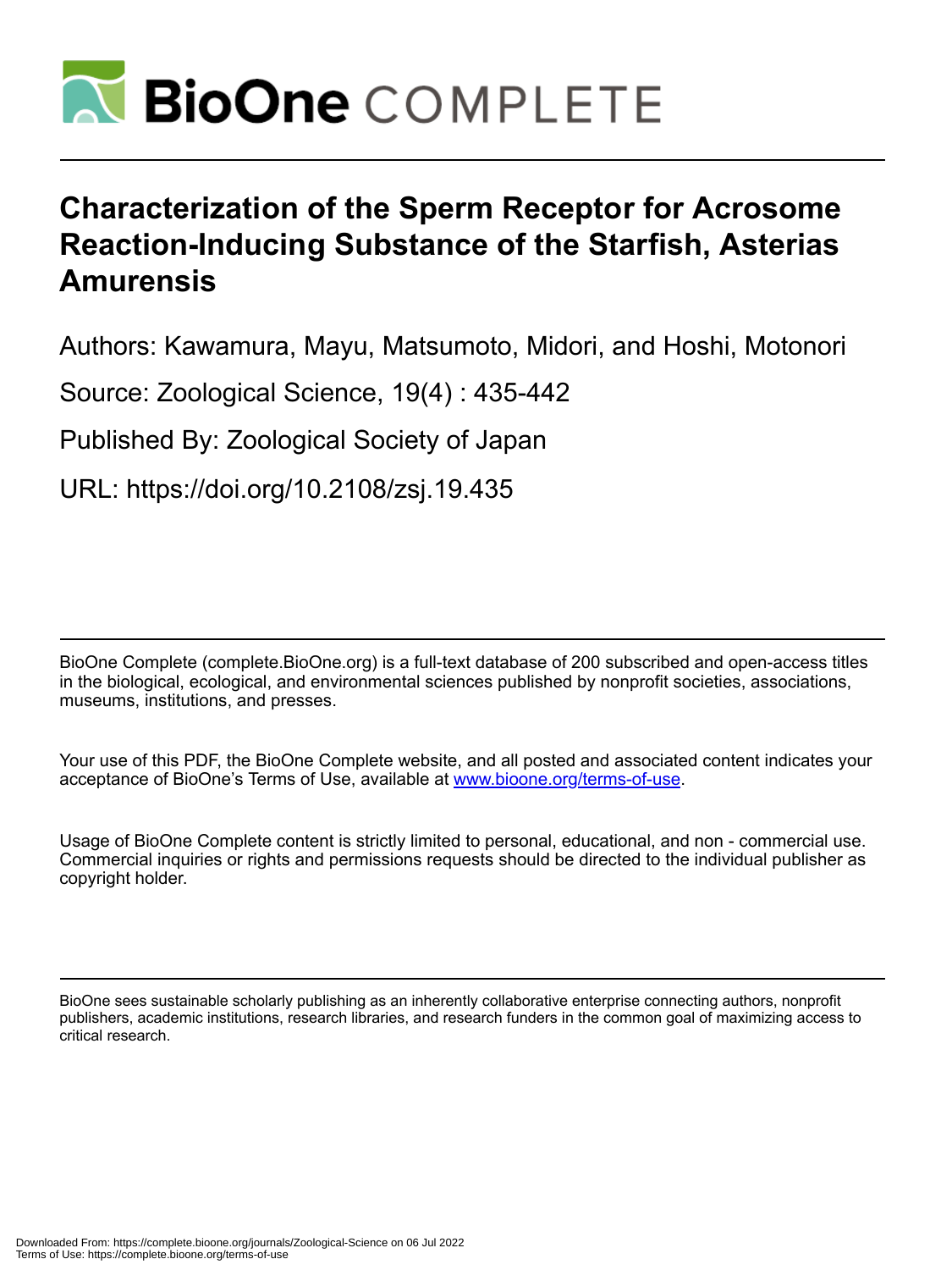## **Characterization of the Sperm Receptor for Acrosome Reaction-Inducing Substance of the Starfish,** *Asterias amurensis*

Mayu Kawamura<sup>1</sup>, Midori Matsumoto<sup>2</sup> and Motonori Hoshi<sup>2\*</sup>

1 *Department of Bioscience, Graduate School of Bioscience and Biotechnology, Tokyo Institute of Technology, 4259 Nagatsuta, Yokohama 226-8501, and*  2 *Center for Life Science and Technology, Graduate School of Science and Technology, Keio University, Hiyoshi 3-14-1, Yokohama, 223-8522, Japan*

**ABSTRACT**—Acrosome reaction-inducing substance (ARIS) in the jelly coat of starfish eggs is a highly sulfated proteoglycan-like molecule of an apparent molecular size over 10<sup>4</sup>kDa and plays a pivotal role in the induction of acrosome reaction in homologous spermatozoa. It is known in *Asterias amurensis* that ARIS binds to a restricted area of the anterior portion of sperm head, and that a glycan fragment of ARIS, named Fragment 1, consisting of 10 repeats or so of a pentasaccharide unit retains the biological activity of ARIS to an appreciable extent. In this report, we have shown the binding of Fragment 1, a relatively small pure glycan fragment of ARIS, to the putative ARIS receptor on the sperm surface by three independent methods. First, the specific binding of P-ARIS to isolated sperm membranes was monitored in real-time by using a surface plasmon resonance detector, namely a Biacore sensor system. The specific and quantitative binding of Fragment 1 to the intact sperm and to isolated sperm membranes was similarly monitored. Secondly, the binding of <sup>125</sup>I-labeled Fragment 1 to the intact sperm was stoichiometrically measured, for which we had developed a unique procedure for radioiodination of saccharide chains. It is found that Fragment 1 competes with P-ARIS for the binding to ARIS-receptor, suggesting that Fragment 1 is a useful ligand in the search for ARIS receptor protein(s). Thirdly, the putative receptor molecules were specifically labeled by using Fragment 1 as a ligand for photoaffinity crosslink technique. Taking these results into account, we conclude that starfish sperm have the ARIS receptor, which consists most probably of 50 to 60 kDa proteins, of reasonably high affinity (for Fragment 1, K<sub>d</sub>=15 µM, B<sub>max</sub>=8.4×10<sup>4</sup> per cell).

**Key words**: acrosome reaction, ARIS, receptor, photoaffinity crosslink, starfish sperm

## **INTRODUCTION**

The acrosome reaction of sperm is an essential event for fertilization in most animals (Dan, 1967). It involves the exocytosis of the acrosomal vesicle to expose the devices for penetration through the egg coats and for subsequent fusion with the egg plasma membrane (Longo, 1997). Although it is well established that the egg coat contains signal molecules for the induction of acrosome reaction, our knowledge on the chemical structure of such molecules is much limited except for some echinoderms (for reviews see Miller and Ax, 1990; Litscher and Wassarman, 1993; Mengerink and Vacquier, 2001). In sea urchins, egg jelly

\* Corresponding author: Tel. +81-45-566-1773; FAX. +81-45-566-1448. E-mail: mhoshi@chem.keio.ac.jp polysaccharides such as the fucose sulfate polymer (FSP) (Vacquier and Moy, 1997; Alves *et al*, 1997, 1998; Vilela-Silva *et al*., 1999) plays a key role for the induction of acrosome reaction though some other jelly components are involved in the induction (Yamaguchi *et al*., 1987; Hirohashi and Vacquier, 2002). A 210-kDa protein named REJ (receptor for egg jelly) is thought to be the receptor for FSP (Moy *et al*., 1996; Vacquier and Moy, 1997). Although the study of REJ has provided us a new insight into the human polycystic kidney disease (Mengerink *et al*., 2000), stoichiometric character of REJ as the FSP receptor remains unknown.

In the starfish, *Asterias amurensis*, the actions of three egg jelly components in concert are responsible for the induction of acrosome reaction (Hoshi *et al*., 1994, 1999). Namely, a highly sulfated proteoglycan-like molecule named acrosome reaction-inducing substance (ARIS) (Uno and Hoshi, 1978; Ikadai and Hoshi, 1981a, b), sulfated steroid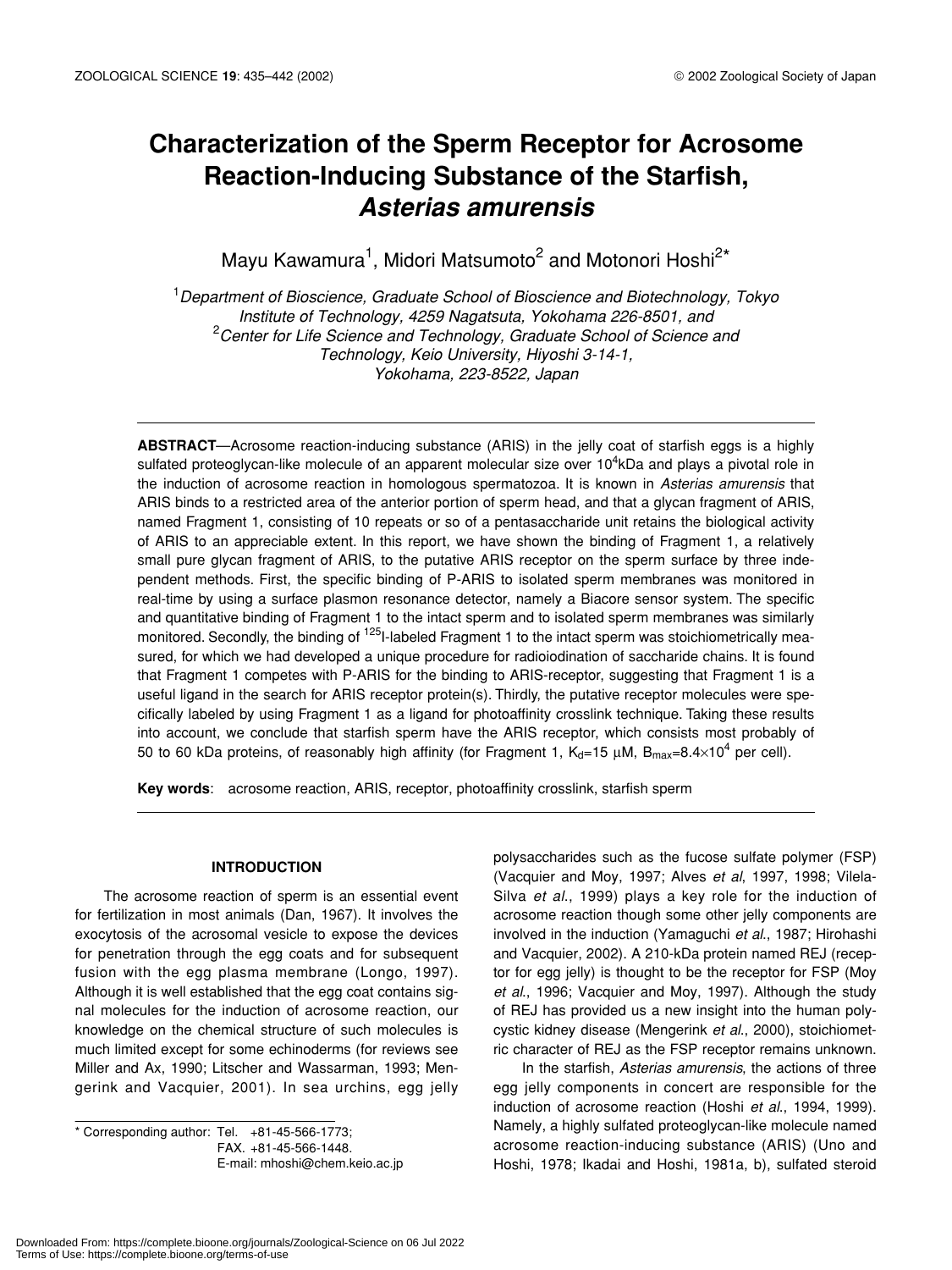saponins named Co-ARIS (Nishiyama *et al*., 1987a, b), and sperm-activating peptides named asterosap (Nishigaki *et al*., 1996). ARIS alone but no others can induce the acrosome reaction in high calcium or high pH sea water, whereas either Co-ARIS or asterosap is required besides ARIS for the induction in normal sea water (Ikadai and Hoshi, 1981a, b; Matsui *et al*., 1986). ARIS has an apparent molecular size over 10 $^4$ kDa and retains its activity even after extensive digestion with Pronase. The Pronase digest of ARIS (P-ARIS) still has an apparent molecular size of 10<sup>4</sup>kDa or so (Ikadai and Hoshi, 1981a).

Although it is reported from our laboratory that a small number of high affinity receptor for ARIS locates in a restricted area of the anterior portion of sperm heads (Ushiyama *et al*., 1993; Longo *et al*., 1995), the receptor remains to be isolated and characterized. An extremely large molecular size of ARIS even after Pronase digestion interfered with our trials to characterize and identify the receptor. Poor information on the chemical structure of ARIS also limited our search for the receptor. Thus we tried to disintegrate ARIS into a much smaller fragment with the biological activity. We have recently found that sugar chain fragments liberated from ARIS or P-ARIS by ultra-sonication retains the biological activity of ARIS to an appreciable extent. The fragments are composed of 10 repeats or so of the following pentasaccharide unit and collectively named Fragment 1 (Koyota *et al*., 1997): [4-β-D-Xyl*p*-1-3-α-D-Gal*p*1-3-α-L-Fuc*p*-4(SO3 – )-1-3-α-L-Fuc*p*-4(SO3 – )-1-4-α-L-Fuc*p*-1-]. Because we know the structure of Fragment 1 precisely and its size is not too large to handle, Fragment 1 seems a proper ligand for characterization and identification of the ARIS receptor even though its activity was much lower than that of ARIS or P-ARIS.

In this paper, first we show the specific binding of Fragment 1 in real time to the intact sperm and isolated sperm membranes by using a Biacore sensor system, a surface plasmon resonance detector. Then we quantitatively measure the binding of <sup>125</sup>I-Fragment 1 to the intact sperm to obtain kinetic parameters of the receptor. Finally, we use photoaffinity crosslinkers to detect the receptor molecules.

## **MATERIALS AND METHODS**

#### **Animals and Gametes**

The starfish, *Asterias amurensis*, were collected in the breeding season from Tokyo Bay and Otsuchi Bay on the Pacific coast of Honshu, Japan, and from the coast of Tasmania, Australia. The Tasmanian population is known to be the offspring of animals that were accidentally introduced from Tokyo Bay recently. Spermatozoa of the two populations did not distinguish the egg jelly of domestic animals from that of foreign ones.

Sperm was collected as "dry sperm" by cutting the sperm ducts of the testes. When the acrosome reaction was scored 60% or less with egg jelly, the sperm was not used for experiments. Mature eggs were collected by treating the ovaries with 10  $\mu$ M 1methyladenine (Sigma Chemicals, St. Louis, MO) and washed with artificial sea water (ASW) consisting of 430mM NaCl, 9mM CaCl<sub>2</sub>, 9mM KCl, 23mM MgCl<sub>2</sub>, 25mM MgSO<sub>4</sub>, 10mM EPPS (N-2-hydroxyethylpiperazine-*N*´-3-propanesulfonic acid; Dojindo Lab., Kumamoto, Japan) buffer, pH 8.2, in MQ water (water purified with a Milli-Q system from Millipore Corp., Bedford, MA). Throughout the present study, MQ water was used unless otherwise specified.

#### **Preparation of Egg Jelly, P-ARIS and Fragment 1**

Egg jelly solution was prepared according to Ikadai and Hoshi (1981a). The egg suspension was gradually acidified to pH 5.5 with 0.1N HCl to dissolve the jelly coat, then returned to pH 8.2 with 0.1N NaOH, and centrifuged at 2,000 g for 5min to remove the eggs. The supernatant was centrifuged at 10,000 g for 30min to remove cell debris and the clear solution of egg jelly was stored at –20ºC until use. P-ARIS was prepared according to Matsui *et al*. (1986) with slight modifications; briefly, ethanol precipitation of the egg jelly solution, digestion of the precipitate with Pronase (Sigma Chemicals, St. Louis, MO), gel-filtration of the digest on Sepharose CL-4B (Amersham Pharmacia Biotech AB, Uppsala, Sweden), ionexchange chromatography of the digest on DEAE Toyopearl 650M (Tosoh Corp., Tokyo), dialysis against MQ water, and lyophilization. Fragment 1 was prepared from purified P-ARIS according to Koyota *et al*. (1997) with slight modifications; briefly dissolution of 30mg P-ARIS in 10ml of MQ water, sonication for 30min by using a Branson Sonifier Cell Disruptor 2000 (Branson Ultrasonics Corp., Danbury, CT), ion-exchange chromatography on DEAE Toyopearl 650M with a linear gradient elution program starting from water to 1.0M NaCl, dialysis of the fraction eluted about 0.9M NaCl against water, and lyophilization.

#### **Preparation of Biotinyl Fragment 1**

Fragment 1 was biotinylated according to Shinohara *et al*. (1995) with slight modifications. A 100µl-aliquot of 10mg (ca. 1µmol)/ml Fragment 1 was mixed with the same volume of 10mM EZ-link biotin-LC-hydrazide (Pierce Chemical Co., Rockford, IL) in 30% acetonitrile, and the mixture was incubated at 90°C for 2hr. The mixture was directly used for the Biacore system as described later.

## **125I-Labeling of P-ARIS and Fragment 1**

 $125$ I-P-ARIS was prepared according to a modification using iodo-beads (Pierce Chemical Co., Rockford, IL) of the chloramine-T method (Hunter and Greenwood, 1962) as described previously (Ushiyama *et al*., 1993). Prior to radioiodination, Fragment 1 was coupled with 4-methoxyphenethylamine. Fragment 1 (1.1mg; ca. 0.11µmol) was dissolved in 40µl of 3.1M 4-methoxyphenethylamine (Sigma-Aldrich Japan Corp., Tokyo) in acetic acid and incubated at 90°C for 1hr. Then, 70µl of 22.6M borane dimethylamine complex (Sigma-Aldrich Japan Corp., Tokyo) in 61.5% acetic acid was added and the mixture was stirred at 80°C for 35min. 4-Methoxyphenethylamine- conjugated Fragment 1 was purified with a Bio-Gel P-4 column (1.0×12.7cm; Bio-Rad Labs., Hercules, CA) and lyophilized. 4-Methoxyphenethylamine-conjugated Fragment 1 (1.2mg) was radioiodinated at C3 and C5 of the benzene ring by the iodo-beads/chloramine-T method as described above, and the product was purified with a Bio-Gel P-4 column  $(1.0\times10$ cm).  $125$ -Fragment 1 (11µg as fucose, 1.44×10<sup>7</sup>cpm) thus prepared was stored below –20°C.

#### **Conjugation of Fragment 1 with Sulfo-SBED**

For photoaffinity crosslink of ARIS receptor, we developed a procedure to conjugate the partially oxidized Fragment 1 with an amino-reactive and biotin-containing photoaffinity crosslinker, sulfosuccinimidyl-2-[6-(biotinimido)-2-(*p*-azidobenzamido)-hexanoamido]ethyl-1,3´-dithiopropionate (Sulfo-SBED; Pierce Chemical Co., Rockford, IL). The reducing terminal of Fragment 1 was first reduced to prevent the "over-oxidation" of sugars from the reducing terminal during modification. Fragment 1 (10mg, ca. 1.0µmol) was dissolved in 200µl of 50mM sodium borate buffer, pH 8.3 containing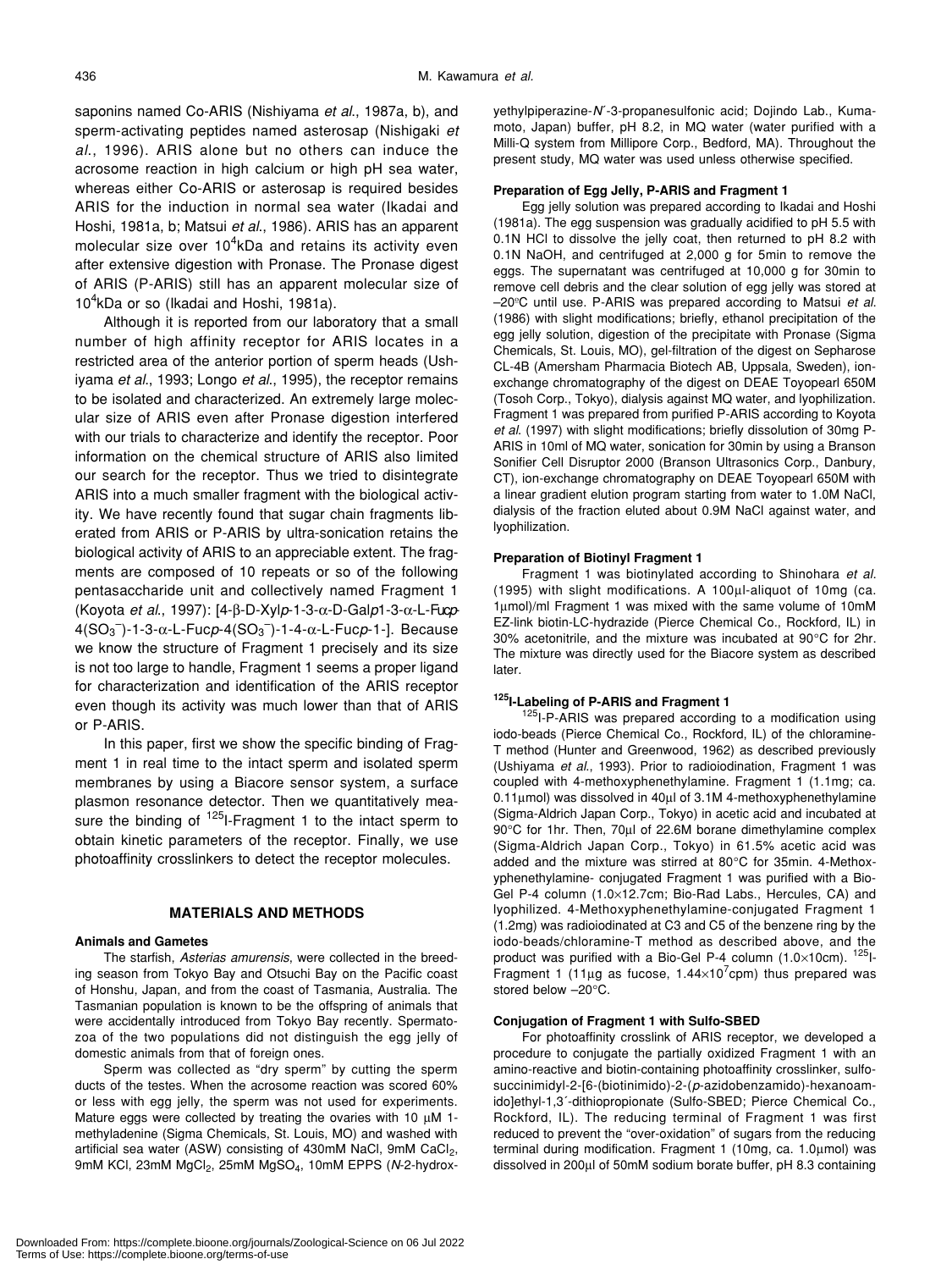5mg (0.13mmol) sodium borohydride. After incubation at room temperature for 4hr, pH was adjusted to 4.0 with glacial acetic acid to destroy excess borohydride. The reaction mixture was left at room temperature for 14hr. The reduced Fragment 1 was purified by chromatography on a Bio-Gel P-4 column (1.0×10cm) equilibrated and eluted with water, and lyophilized. It was then dissolved in 230µl of 40mM imidazole buffer, pH 6.5 and partially oxidized with 2.5mg (12µmol) sodium periodate for 2hr at 0°C. The reaction mixture was directly applied to a Bio-Gel P-4 column (1.0×10cm) equilibrated and eluted with water, and the product was lyophilized. The partially oxidized Fragment 1 was dissolved in 100µl water and 240µl of 2M 1,6-hexanediamine (Wako Pure Chemicals, Osaka) in water was added to convert most if not all aldehyde residues into corresponding Schiff base structures. After incubation for 15min at room temperature, 20mg (0.32mmol) of sodium cyanoborohydride was added to convert the Schiff bases into more stable secondary amines. After incubation for 4hr at room temperature, 3.0mg (79µmol) of sodium borohydride was added, and incubated another 4 hr at room temperature to complete the reduction. The product, namely modified Fragment 1 having primary amine residues, was purified with a Bio-Gel P-4 column (1.0×10cm) as described, and lyophilized.

This product (5.0mg, ca. 0.5µmol) was dissolved in 250µl of 0.1M phosphate-buffered saline (PBS), pH 7.2 and mixed with 20µl of 50mM Sulfo-SBED in dimethylsulfoxide. After incubation for 1hr at room temperature, the mixture was applied to a Bio-Gel P-4 column (1.0×10cm) equilibrated and eluted with water, and the sugar-positive fractions were pooled and lyophilized. Then, the lyophilizate was dissolved in 500µl of 0.1M PBS, pH 7.2 and applied slowly to a monomeric avidin affinity column (2ml; Pierce Chemical Co., Rockford, IL). The column was thoroughly washed with 0.1M PBS, pH 7.2 to remove contaminants. The biotin-labeled, thus most probably the Sulfo-SBED-conjugated, product was eluted out of the column with 2mM D-biotin in 0.1M PBS, pH 7.2. The eluted fractions were pooled, concentrated into 400µl by a centrifuge evaporator, and applied to a Bio-Gel P-4 column (1.0×10cm) equilibrated with water. Then the product was eluted with water to be free of contaminants such as biotin and Sulfo-SBED, and lyophilized. It was estimated for sugar content by resorcinol-sulfuric acid method (Monsigny *et al*., 1988) and for conjugated Sulfo-SBED moiety by estimation of biotin with 4´-hydroxyazobenzene-2-carboxylic acid (HABA) according to Green (1965).

#### **Preparation of Sperm Membrane Fraction**

Dry sperm was diluted 5-fold with a cavitation buffer containing 40mM KCI, 1mM MgCl<sub>2</sub>, 10mM piperazine-*N,N*<sup>-</sup>bis (2-ethanesulfonic acid) (PIPES; Dojindo Lab., Kumamoto, Japan), pH 6.5. The sperm suspension was subjected to nitrogen cavitation in a Parr nitrogen cavitation bomb (Parr Instrument Co., Moline, IL) for 30min at 1000psi with stirring on ice. The resultant suspension was fractionated by differential centrifugation at 10,000 g for 30min and 100,000 g for 1hr. The microsome fraction was re-suspended in a storage buffer containing 40mM KCl, 1mM MgCl<sub>2</sub>, 20mM MgSO<sub>4</sub> and 10mM PIPES, pH 6.7, and stored at –80°C.

## **Bioassay of Acrosome Reaction**

The acrosome reaction was assayed according to Matsui *et al*. (1986) with slight modifications. Dry sperm was diluted 100-fold in ASW containing a test sample like egg jelly, and the mixture was incubated for 5min at room temperature. The spermatozoa were fixed with glutaraldehyde at the final concentration of 0.83% and stained with erythrosine. More than 100 spermatozoa were scored in each experiment under a Nomarski microscope for the extrusion of acrosomal process. For the activity assessment of ARIS, P-ARIS and Fragment 1, high  $Ca^{2+}$  ASW (430mM NaCl, 50mM CaCl<sub>2</sub>, 9mM KCl, 23mM MgCl<sub>2</sub>, 25mM MgSO<sub>4</sub>, 10mM EPPS buffer, pH 8.2) was used instead of ASW.

#### **Binding Assay with Biacore System**

The basic principle of the binding assay using a Biacore X (Biacore Inc., Uppsala, Sweden) has been documented previously (Johnsson *et al*., 1991). P-ARIS was immobilized on the sensor chip surface (C1, research grade) by amino-coupling; briefly, acti-



Fig. 1. Acrosome reaction-inducing activity of Fragment 1 in high calcium sea water. The capacity of Fragment 1 ( ) to induce the acrosome reaction in 50mM  $Ca<sup>2+</sup>$ -sea water was estimated. P-ARIS ) was used as the positive control. Concentrations of Fragment 1 and P-ARIS are expressed as L-fucose.



**Fig. 2.** Real-time assay of the binding of isolated sperm membrane to immobilized P-ARIS by Biacore system. About 0.2ng of P-ARIS was immobilized on the sensor chip surface. At the flow rate of 20µl/ min, 40µl of sperm membrane suspension of the protein concentration as expressed on the corresponding sensogram was introduced to the chip surface. The bottom sensogram represents the competition of the binding by the addition of 0.4 mg P-ARIS to 40µl of the membrane suspension. Values of the ordinate, expressed in resonance units (RU), represent the increments in mass concentration of the sensor surface. The increment of 1000 RU corresponds to the binding of ca. 1ng membrane proteins. The sensograms show relative responses in RU after background subtraction versus time in seconds.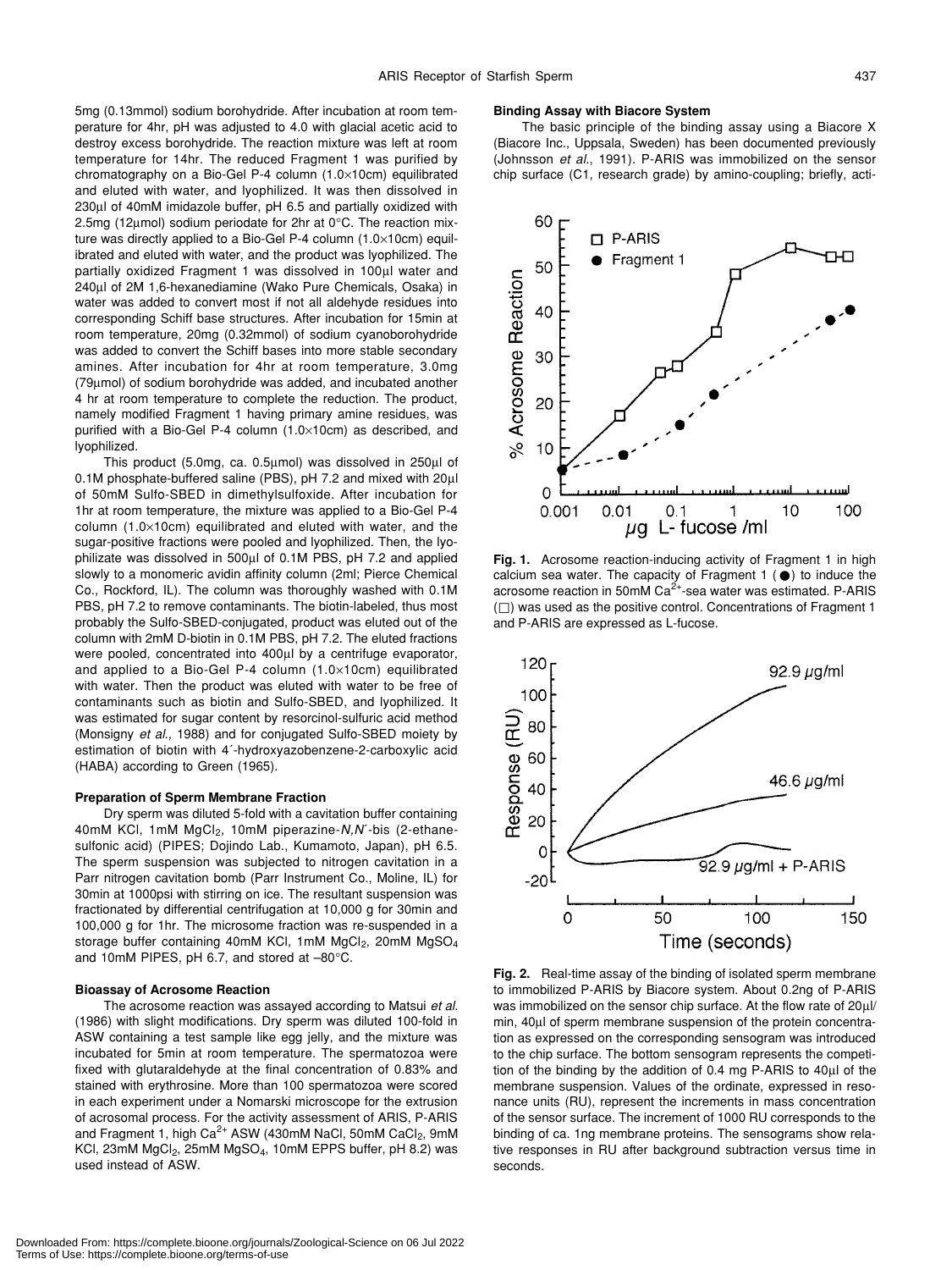vation of carboxyl groups on the chip surface with *N*-hydroxysuccinimide (Wako Pure Chemicals, Osaka) and *N*-ethyl-*N*´- (3-dimethylaminopropyl) carbodiimide hydrochloride (Tokyo Kasei Kogyo Co., Tokyo), coupling of 0.1ml of 1mg/ml P-ARIS in 10mM sodium acetate buffer pH 4.0, blocking of excess carboxyl groups by 1.0M ethanolamine (Sigma Chemicals, St. Louis, MO). In this way, about 0.2ng of P-ARIS was immobilized. For immobilization of Fragment 1, streptavidin was immobilized on the sensor chip surface (C1, research grade) by amino-coupling. When biotinyl Fragment 1 was introduced to the streptavidin tip, about 70pg of it was immobilized. For the mock-coupled sensor chips, the immobilization procedure was followed except for the addition of the ligand, namely P-ARIS or biotinyl Fragment 1.

Samples were injected over the sensor chip surface at a flow rate of 20µl/min at 20°C. The buffer used for sample dilution was 10mM sodium acetate buffer, pH 4.0, and the running buffer was *N*-2-hydroxyethylpiperazine-*N*´- 2-ethanesulfonic acid (HEPES; Dojindo Lab., Kumamoto, Japan) buffered saline (HBS) containing 0.15M NaCl, 3.4mM EDTA (Dojindo Lab., Kumamoto, Japan), 0.005 % Tween 20 and 10mM HEPES, pH 7.4. After every run, the sensor tip was washed with 20µl of 0.05% Nonidet P-40 (Sigma Chemicals, St. Louis, MO). To make sure that the binding is a specific one, it was monitored also in the presence of a large excess of ligand in the running buffer. In each experiment, the sample was simultaneously injected over the mock-coupled sensor chip surface as a blank run. All data were corrected for the background by subtracting the blank run, using BIA evaluation 3.0 software.

## **Binding Assay of 125I-P-ARIS and 125I-Fragment 1**

a

1600

1400

1200

1000

A 20µl aliquot of sperm suspension in ASW  $(1.4\times10^{7}$ cells/µl) was mixed with 30 µl of ASW containing <sup>125</sup>I-P-ARIS (0.22 µg as fucose,  $2.5 \times 10^4$  cpm) or <sup>125</sup>I-Fragment 1 (0.33µg as fucose,  $4.8\times10^{3}$ cpm). After incubation for 30 min at room temperature, the reaction mixture was layered onto the top of 0.35ml of isotonic, 20% sucrose in buffered saline (138mM NaCl, 9.0mM KCl, 9.3mM CaCl2, 23.3mM MgCl2, 25.5mM MgSO4, 10mM EPPS, pH 8.3 prepared in a 0.4ml test tube (4mm in diameter). Spermatozoa were spun down by centrifugation at 15,000 g for 5min. After removal of the supernatant, the radioactivity bound to the spermatozoa was measured with a gamma counter (Aloka Co. Ltd., Tokyo). For competition assays, the cold ligand of an adequate amount was mixed with the radioiodinated ligand before incubation with sperm.

Kinetic parameters for the binding of  $125$ I-Fragment 1 were estimated by Scatchard analysis (Scatchard, 1949).

## **Photoaffinity Crosslink Experiments**

Dry sperm was diluted 5-fold with ASW, and 50µl of the sperm suspension was mixed with 50µl of ASW with or without 1 mg Fragment 1 (ca. 100nmol). After incubation for 10min on ice, 2µg (ca. 2nmol) of Sulfo-SBED-conjugated Fragment 1 in 20µl ASW was added to the mixture and incubated in the dark for another 10min on ice. After the mixture was photoactivated with UV light (365µm) for 15min on ice, the spermatozoa were precipitated by centrifugation at 2,700 g for 1min. The precipitate was washed three times with 1ml ASW, and finally mixed with 50µl of double concentrated sample buffer for SDS-PAGE and boiled for 4min with mixing by a pipette to destroy DNA. Each sample of 5µl was subjected to 10% SDS-PAGE, and protein bands were detected with Western Blot with anti-biotin goat IgG (1mg/ml solution from Pierce Chemical Co., Rockford, IL; 1:1000) or normal goat IgG (0.5mg/ml solution from Santa Cruz Biotechnology Inc., Santa Cruz, CA; 1:500) as the 1st antibody, and anti-goat IgG donkey IgG conjugated with horseradish peroxidase (HRP) as the 2nd. The activity of HRP was detected by an ECL-plus system (Amersham Pharmacia Biotech AB, Uppsala, Sweden).

## **Chemical Analysis**

 $\mathbf b$ 

360

290

 $22C$ 

Sugar content was determined by phenol-sulfuric acid method (Dubois *et al*., 1956) or resorcinol-sulfuric acid method (Monsigny *et al*., 1988), with L-fucose as a standard. The amount of protein was determined according to Bradford (1976) using bovine serum albumin as a standard.

93.0  $\mu$ g/mL



 $1 \times 10^9$  cells/ml

 $6 \times 10^8$  cells/ml

**Fig. 3**. Real-time assay of the binding of intact sperm (a) and sperm membrane (b) to immobilized Fragment 1 by Biacore system. About 70pg of biotinyl Fragment 1 was immobilized by streptavidin fixed to the sensor chip surface. At the flow rate of 20µl/min, 40µl suspension of sperm (a) or sperm membrane (b) of the concentration as expressed on the corresponding sensogram was introduced to the chip surface.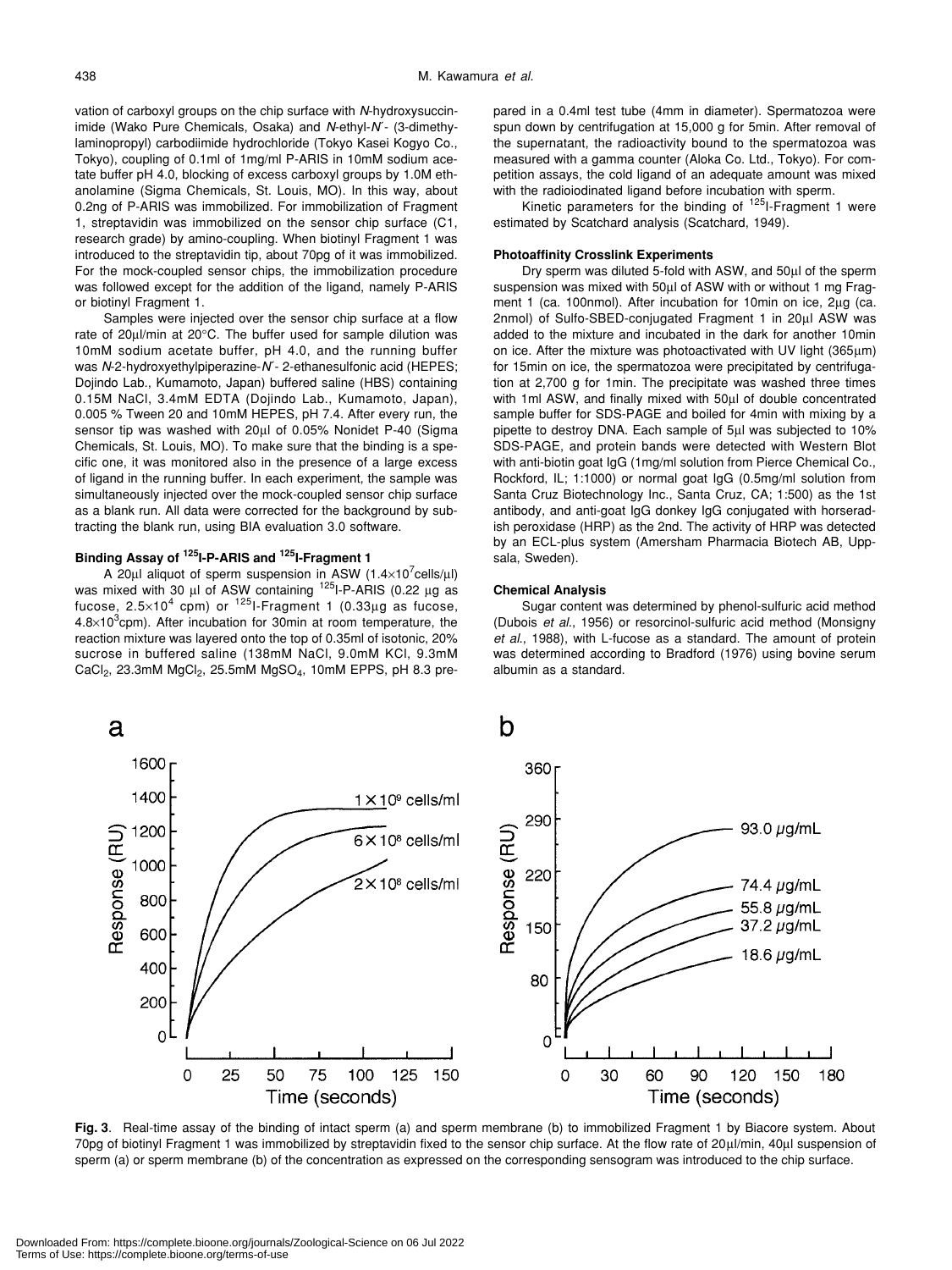## **RESULTS**

## **Biological Activity of Fragment 1**

The capacity to induce the acrosome reaction in high  $Ca<sup>2+</sup>$  (50mM) sea water was estimated with Fragment 1 and P-ARIS. Fig. 1 shows that Fragment 1 alone induces the acrosome reaction significantly in high  $Ca<sup>2+</sup>$  sea water though the specific activity is almost two-order lower than P-ARIS.

## **Real-Time Monitoring of Ligand Binding to ARIS Receptor with Biacore System**

Direct immobilization of about 0.2ng P-ARIS to the sensor tip surface caused the shift of almost 210RU (resonance units), whereas indirect immobilization of about 70pg biotinyl Fragment 1 resulted in the shift of 70RU. These values fit well with those of the standard Biacore assays, suggesting that the system is applicable to the study of ARIS receptor. As shown in Fig. 2, the binding of sperm membrane to immobilized P-ARIS is blocked by an excess of free P-ARIS, confirming the suitability of the Biacore system for the study of ARIS receptor. Fig. 3 shows that Fragment 1 indeed binds to the intact sperm and to the isolated membrane. The binding reaches a plateau within one to two minutes after the injection. Fig. 3 also shows that binding of intact sperm to the immobilized Fragment 1 causes much larger RU shifts than that of sperm membrane, which further supports the methodological validity.

## **Stoichiometric Analysis of Ligand Binding to ARIS Receptor**

Binding of <sup>125</sup>I-P-ARIS to sperm was inhibited by a large

excess of cold P-ARIS and Fragment 1 as shown in Fig. 4. Here again, Fragment 1 is less potent than P-ARIS in the inhibition of  $125$ I-P-ARIS binding to sperm. Since the cold ligands inhibit P-ARIS binding greatly but not completely, the binding to sperm should consist of two components at least, specific binding and non-specific one.

Since we cannot figure out the molecular size of P-ARIS, we have to use Fragment 1 for stoichiometric analysis despite its capacity to trigger the acrosome reaction and



Fig. 4. Competitive inhibition of <sup>125</sup>I-P-ARIS binding to sperm with Fragment 1 and cold P-ARIS. Sperm (2.8×10<sup>9</sup> cells) was incubated with  $^{125}$ I-P-ARIS (0.22µg as L-fucose, 2.5×10<sup>4</sup> cpm) in the presence or absence of Fragment 1 ( ) or cold P-ARIS ( ) in 50µl of ASW for 30min. The radioactivity bound to sperm was plotted against the concentration of competitors.



**Fig. 5.** Purification by gel-filtration of 4-methoxyphenetylamine-conjugated Fragment 1 before (a) and after (b) radioiodination. Bio-Gel P-4 columns were used for purification. The size of column was 1.0×12.7cm (a) and 1.0×10cm (b). Fragment 1 represented by sugar content (– –), 4-methoxyphenetylaminyl residue by UV absorption at 280nm (-- --), and radioactivity (– –) were monitored. Sugar content was estimated by resorcinol-sulfuric acid method and expressed by the absorption at 450nm. See Materials and Methods for the details of conjugation and radioiodination.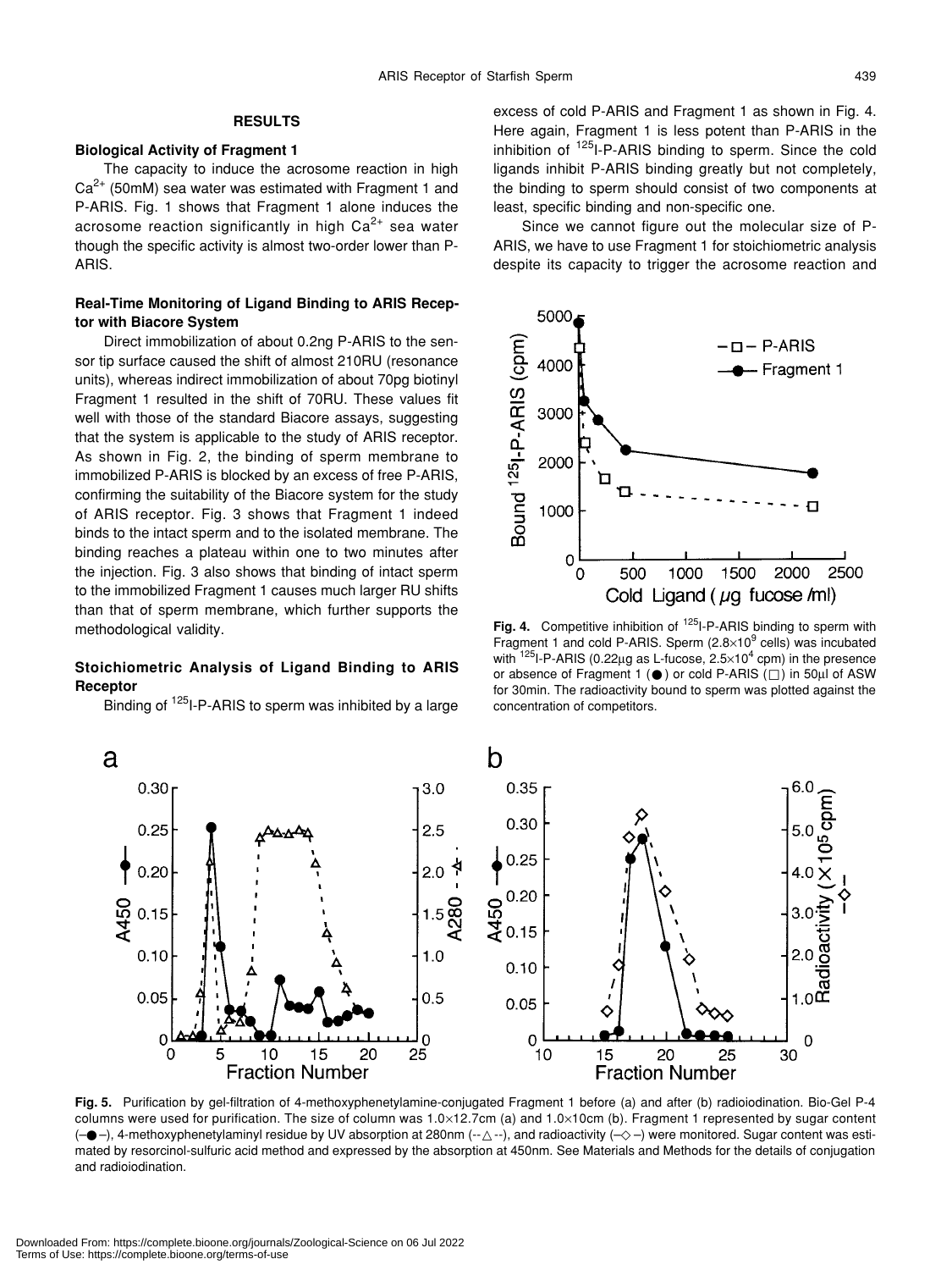bind to the receptor is significantly lower than that of P-ARIS. Fragment 1 has one aldehyde residue at the reducing terminal. Thus it seems reasonable to label the molecule at the reducing terminal, since such modification may not affect the biological activity very much. We developed an easy method of radioiodination of sugar chains by using 4 methoxy-phenethylamine as summarized in Materials and Methods and Fig. 5. The first step is conjugation of Fragment 1 at the reducing terminal with 4-methoxy-phenethylamine. As shown in Fig. 5a, this compound was easily separated from Fragment 1 or its derivatives. The final prod-



**Fig. 6.** Scatchard analysis of quantitative and specific binding of Fragment 1 to sperm. Sperm (2.8 $\times$ 10<sup>9</sup> cells) was incubated for 30 min in 50 $\mu$ l of ASW with  $125$ <sup>1-Fragment 1</sup> (0.33 $\mu$ g as L-fucose,  $4.8\times10^{3}$  cpm) in the presence of cold Fragment 1 at various concentrations. (a) The radioactivity bound to sperm was plotted against the concentration of cold Fragment 1. (b) Kinetic parameters for the binding of Fragment 1 to sperm were estimated by Scatchard plot analysis of the data presented in (a).

uct, 4-methoxy-3,4-diiodo( $125$ I)-phenethylamine derivative of Fragment 1, was easily purified also by a simple chromatography as shown in Fig. 5b.

By using the  $125$ I-Fragment 1 derivative, we estimated the specific binding of Fragment 1 to the intact sperm as shown in Fig. 6a. Kinetic parameters for the ARIS receptor were calculated from the Scatchard plot shown in Fig. 6b;  $\rm K_d$ =15 µM,  $\rm B_{max}$ =8.4 $\times$ 10<sup>4</sup> per cell.

## **Detection of the Putative ARIS Receptor Proteins by Photoaffinity Crosslink**

To identify ARIS receptor proteins, we tested several crosslinker reagents without success such as *N*-(β-maleimidopropionic acid) hydrazide, *N*-(ε-maleimidocaproic acid) hydrazide, *N*-(κ-maleimidoundecanoic acid) hydrazide and *p*-azidobenzoyl hydrazide from Pierce Chemical Co., Rockford, IL, and Biotin-*N*-BOC-phenylaminodeazirin (Seikagaku Corp., Tokyo). However, we found that Sulfo-SBED conjugate seemed useful to detect the ARIS receptor proteins. We first tried to conjugate the intact Fragment 1 at the reducing terminal with Sulfo-SBED via 1,6-hexanediamine, but the signal was not strong enough. If Fragment 1 is oxidized with periodate, the number of aldehyde residues to which Sulfo-SBED can be conjugated via 1,6-hexanedi-



**Fig. 7.** Detection of putative ARIS receptor proteins by photoaffinity crosslink of Fragment 1. Partially oxidized Fragment 1 was conjugated with a photoaffinity, amino-reactive, biotin-labeled crosslinker, Sulfo-SBED (a). The conjugate was incubated with sperm in the presence (lanes 2 and 4) or absence (lane 3) of an excess of Fragment 1 and photoactivated. Sperm proteins were subjected to SDS-PAGE (10%) and detected with Coomassie Brilliant Blue (CBB) (lane 1). The cross-linked biotin was detected by Western Blot with anti-biotin goat IgG (lanes 2 and 3) or normal goat IgG (lane 4) as the 1st antibody, and anti-goat IgG donkey IgG conjugated with HRP as the 2nd.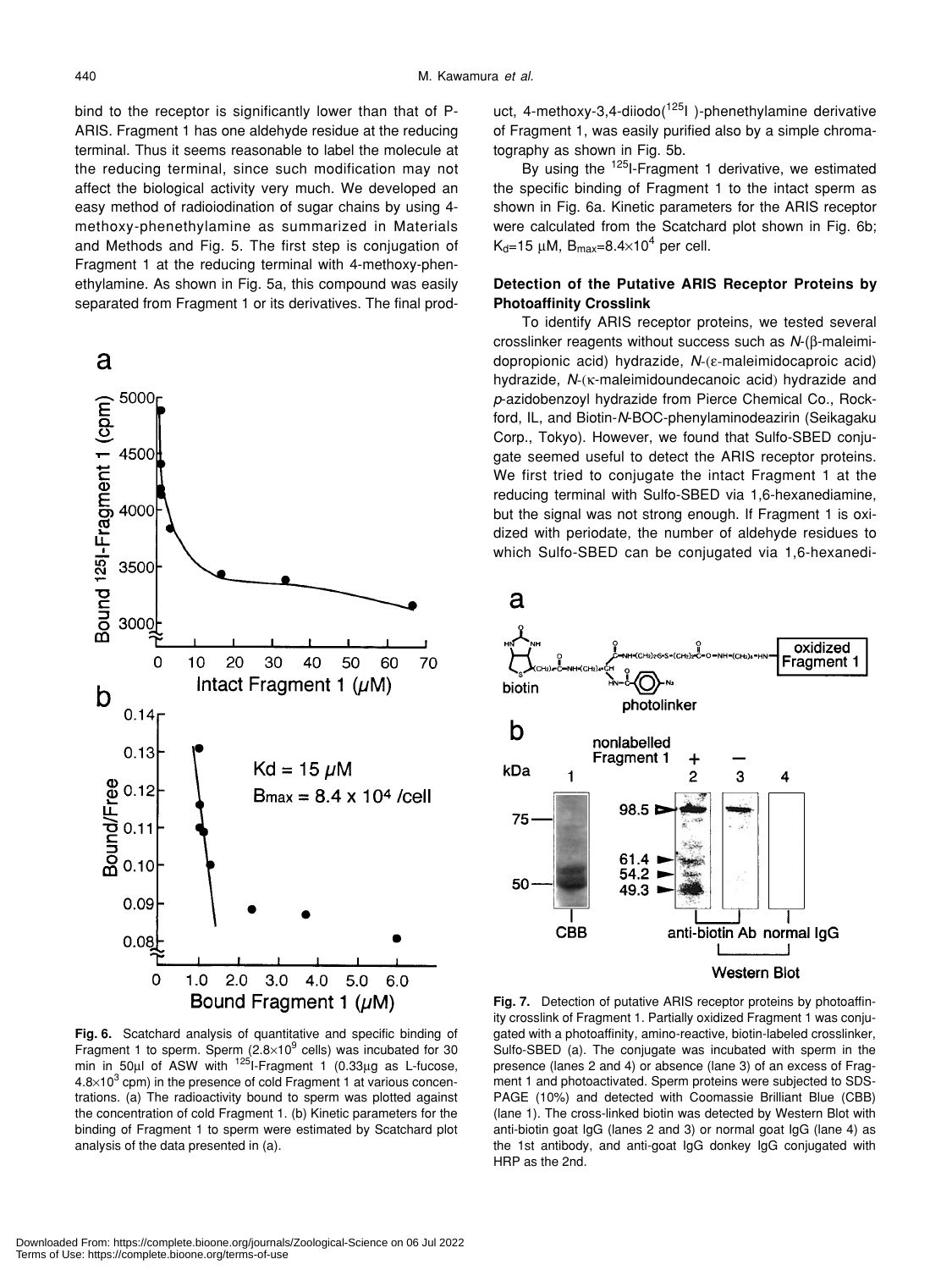amine increases. However, the biological activity of Fragment 1 decreases as the oxidation proceeds (Koyota *et al*., 1997). Taking the results of pilot experiments into account, we chose the procedure summarized in Materials and Methods to make the Sulfo-SBED-conjugate of partially oxidized Fragment 1 (Fig. 7a). Biacore assay showed that this derivative retained enough capacity to bind to the sperm (data not shown).

Fig 7b shows that three sperm proteins of 50-60kDa are cross-linked with the Sulfo-SBED conjugate. The crosslink was specifically blocked by an excess of intact Fragment 1. The band near 100kDa is not sensitive at all to the presence of intact Fragment 1. This band seems to be a sperm protein that has a structure partially at least similar to biotin because similar bands appear whenever avidin is used. The positive bands of 50-60kDa are not distinct, suggesting that they are glycoproteins.

## **DISCUSSION**

It is well established that saccharide chains of the egg coats play pivotal roles in the induction of acrosome reaction, but their structures remain to be determined except for some echinoderms (for reviews see Miller and Ax, 1990; Litscher and Wassarman, 1993; Mengerink and Vacquier, 2001). In these animals, a very long sulfated linear polysaccharide chain plays a key role in the induction of acrosome reaction and the sperm seem to recognize the highly ordered spatial arrangement of the sulfate moieties (Hoshi *et al*, 1999). Despite of recent progress in structural analysis of these polysaccharide chains (Koyota *et al*., 1997; Alves *et al*, 1997, 1998; Vilela-Silva *et al*., 1999), our understanding of the sperm receptors for them is not much improved. Indeed, no information is available on the kinetic parameters for FSP binding to REJ in sea urchins. Although the binding of FSP to REJ is reported (Vacquier and Moy, 1997), there is no direct evidence that the binding is really a specific one. Such parameters published for ARIS binding to starfish sperm were calculated by assuming the molecular size of ARIS to be 1×10<sup>4</sup>kDa (Ushiyama *et al.*, 1993). This assumption seems not very bad, yet we do not know the real size even now.

In this paper, we have characterized the ARIS receptor by using Fragment 1, which is chemically well characterized, as the ligand. Although the biological activity of Fragment 1 is much lower than ARIS/P-ARIS, our data provide the rationale of using it as the ligand. Firstly, specific and quantitative binding of Fragment 1 to the intact sperm and isolated sperm membranes is shown by two methods of different principles (Figs. 3 and 4). Secondly, it competes quantitatively with P-ARIS for the specific binding to intact sperm (Fig. 4). Thirdly, and most importantly, specific labeling of some sperm proteins of 50-60kDa is achieved by photoaffinity crosslink technique using a Fragment 1 derivative. It is most likely that these proteins are the components of ARIS receptor, or at least those closely related to the receptor. Analysis of these proteins is now under progress in our laboratory.

The kinetic parameters obtained in this study  $(K_d=15\mu M, B_{max}=8.4\times10^4$  per cell) appear quite different from those that we published previously  $(K_d=2nM,$  $B_{\text{max}}$ =1×10<sup>2</sup> per cell) on the assumption that the molecular size of ARIS is 1×10<sup>4</sup>kDa. However, the apparent difference may not be irrational if the clustering effect, which is generally observed with protein-carbohydrate interactions (for a review see Lee, 1992), is taken into account; Fragment 1 itself has a repetitive structure (Koyota *et al*., 1997) and ARIS seems to have many, extremely long saccharide chains ending with 200 repeats or so of Fragment 1 (Hoshi *et al*., 1994, 1999). In many cases, multivalent binding of low affinity single sites generates high affinity and specificity of protein-carbohydrate interactions. Thus, very high affinity of intact ARIS and P-ARIS may be generated by its extreme polyvalence. Indeed, the activity of ARIS fragments correlates to their size, and the minimal functional size of ARIS is known to be almost the size of Fragment 1 (Ushiyama *et al*., 1995).

This paper will contribute also to solve some technical problems in glycobiology. Firstly, we developed a procedure to conjugate sulfated sugar chains such as Fragment 1 with the photoaffinity crosslinker, Sulfo-SBED. This method has advantages over those we tried but failed previously; the most important two are the multiplicity of crosslink sites in the derivative and easiness in purification and detection of the derivative due to the presence of biotin. Needless to say, it is essential for any method of ligand modification for specific binding assays that the derivative is free of the original ligand. When we designed the methods described above, this point was carefully considered. Secondly, we developed a simple, reproducible and efficient procedure of radioiodination of sulfated saccharide chains by 4-methoxy-phenetylamination of the reducing terminal followed by iodination at C3 and C5 of the benzene ring. Thirdly, we showed that the Biacore system is useful for the study of sperm-egg glycoconjugate interactions.

Identification of ARIS receptor protein(s) using the procedure developed in the present work will expose a new cutting-edge in the study of the molecular mechanism of the induction of acrosome reaction.

## **ACKNOWLEDGEMENT**

We greatly appreciate Dr. Y. Hatanaka, Toyama Medical and Pharmaceutical University, and Dr. K. Sakurai, Seikagaku Corporation, Tokyo for providing Biotin-*N*-BOC-phenylaminodeazirin. We wish to thank Dr. H. Hashimoto, Tokyo Institute of Technology for his valuable advice on chemical modification of saccharide chains. We thank the directors and staff of Otsuchi Marine Research Center and Misaki Marine Biological Station of University of Tokyo, Ushimado Marine Biological Station of Okayama University, and Marine and Coastal Research Tasmania, Australia, for their help in collecting starfish. This work was supported in part by Grants-in-Aid for Scientific Research on Priority Areas (#10178102, #12045225) from